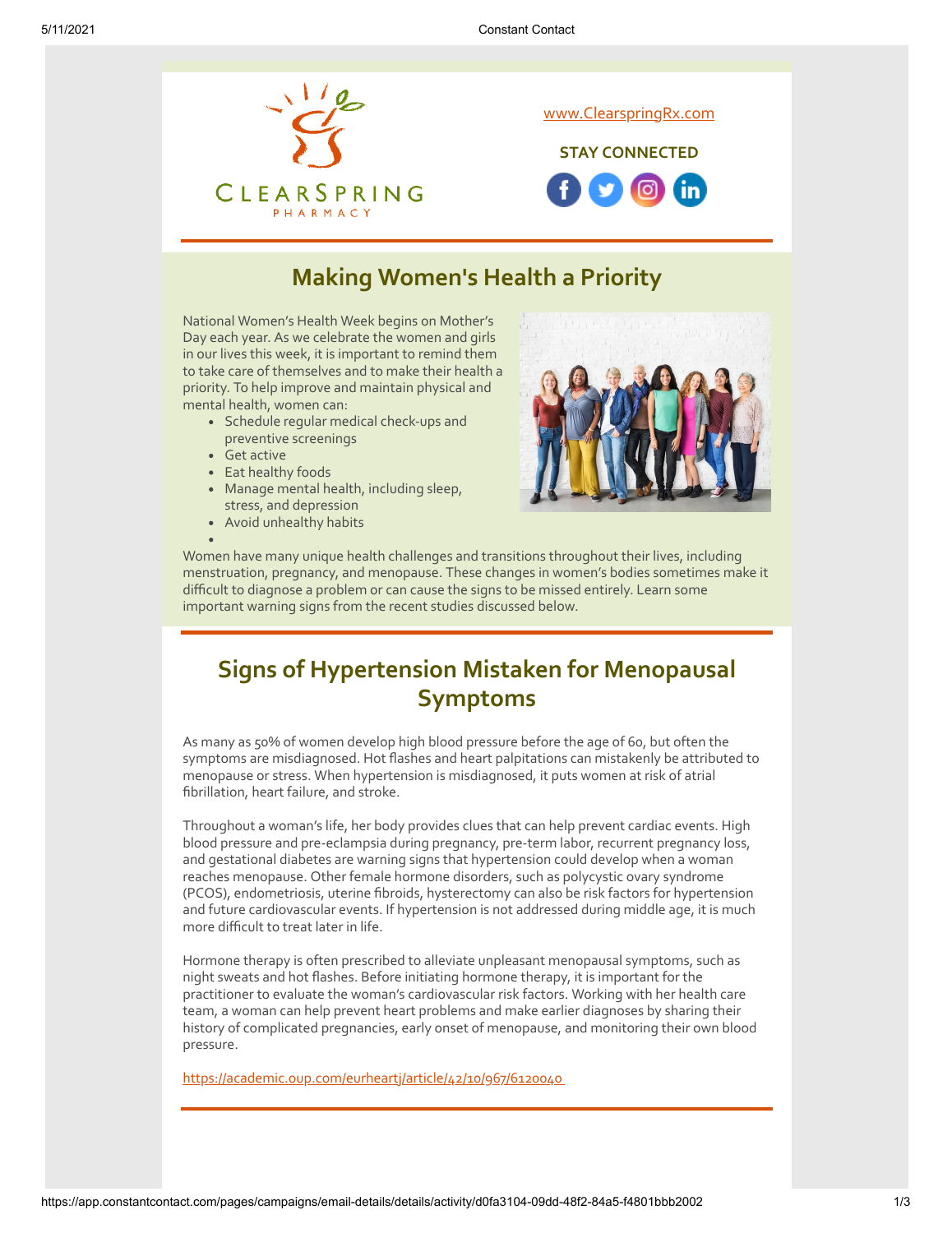## **Abdominal Fat in Menopausal Women linked to Heart Disease Risk**

A recent study shows that it is not so important how much fat a woman is carrying on her body, but where she is carrying that fat. Throughout a woman's lifetime, it is important to monitor waist circumference in addition to weight and body mass index (BMI) during regular health care appointments. As women approach and go through menopause, hormonal fluctuations and other environmental factors can cause weight gain. Women accumulating excess abdominal fat during menopause puts them at greater risk of heart disease even if they maintain a healthy weight. The researchers found that abdominal fat accumulation accelerated within two years of the woman's last period and then continued to gradually increase after the menopausal transition. For every 20% increase in abdominal fat, the thickness of the carotid artery increased by 2%. Our pharmacist can discuss healthy lifestyle choices and other therapeutic options with you and your medical practitioner.

[https://journals.lww.com/menopausejournal/Abstract/9000/Abdominal\\_visceral\\_adipose\\_tissue\\_](https://journals.lww.com/menopausejournal/Abstract/9000/Abdominal_visceral_adipose_tissue_over_the.96997.aspx) over\_the.96997.aspx

*Our pharmacist can play an important role in a woman's health care team. Let us know how we can help you or the women you care about!*

**Visit our website for the latest information about COVID-19 Testing and Vaccinations at ClearSpring Pharmacy.**

**[LEARN MORE](https://clearspringrx.com/covid-19.php)**

# **Have you been laid-off or furloughed due to COVID-19?**

If you are having trouble paying for your cash compounded prescriptions at this time, please speak to one of our professional staff members to find out how we can help you. We do not want you to discontinue or alter your medication regiment due to financial hardship. *We can help!*

Be sure to follow [@ClearspringPharmacy](https://www.instagram.com/clearspringpharmacy/) on Instagram to keep up with the latest happenings at the pharmacy and important health information!



### **Download our App**

ClearSpring mobileRx app allows you to refill prescriptions on your mobile device at your convenience. You can refill multiple prescriptions on a mobile device by entering your prescription numbers, scanning the barcode on the prescription bottles or using your Patient Profile.

#### [LEARN MORE](https://clearspringrx.com/app.php)